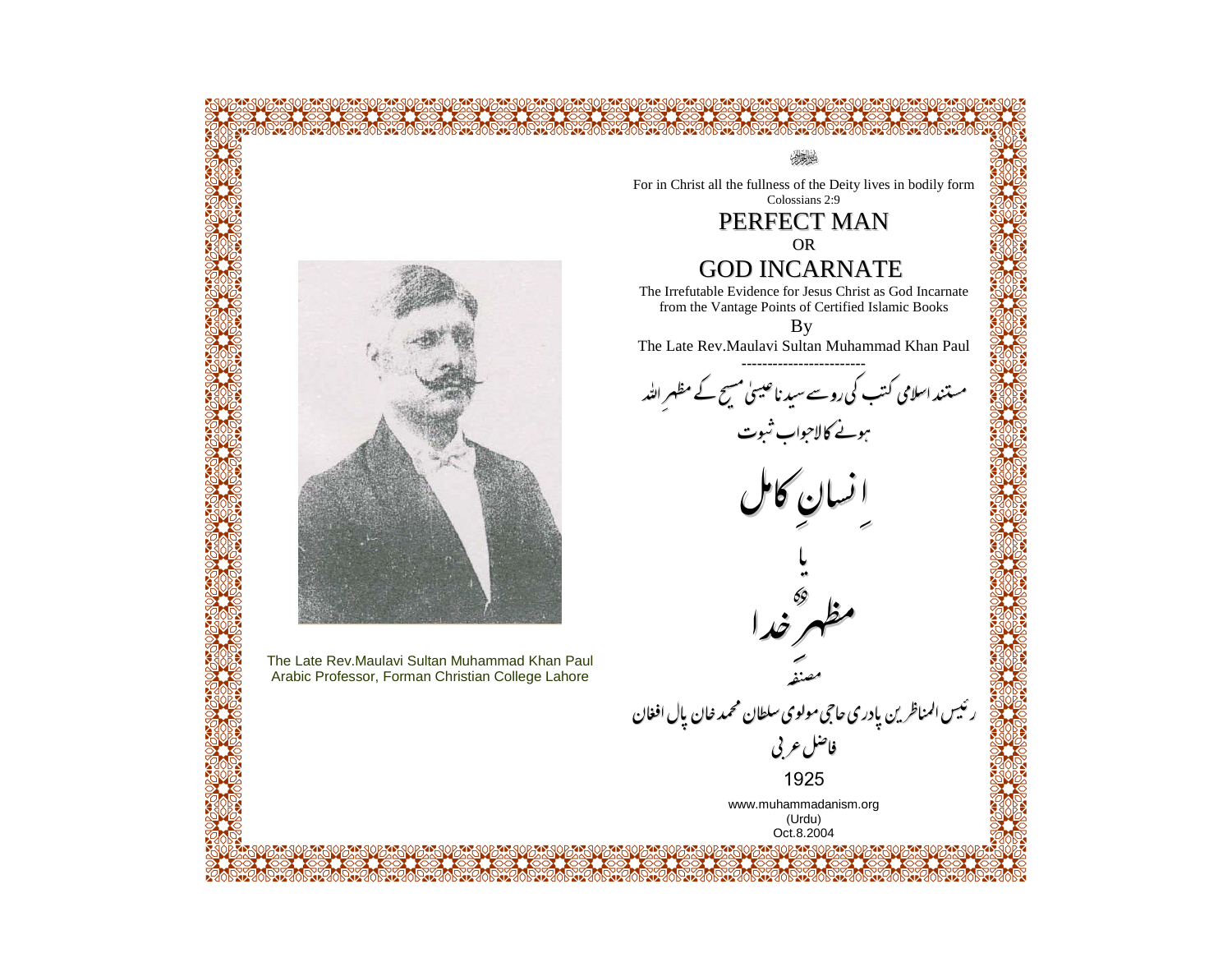واحب الهمكن تو وحود کا اطلاق سب پر ہوتاہے - لیکن سب پر یکساں اور مساو ی طور پر نهبیں ہوتا۔ واجب الوحبود (خدا ) پر بھی یہ شامل ہے۔ اور ممکن الوحبود (مخلوق ) پر بھی۔ مگر واحب الوحبود پر اس کا اطلاق بر سبیل اولیت واؤلویت ذا ٹی اور حقیقی ہوتاہے۔ اور ممکن الموحود پر برسبیل عرص ومحاذ ومستعار ہوتاہے۔ پس حو واحب الوحود ہے وہ اپنی ذات صفات اور افعال ہیں کسی عنیر کا محتاج اور دست نگر نہیں۔وہ میدء فیاص ہے حوسب کواپنے وحود یا حود سے فیص پہنچاتاہے۔اور کتم عدم سے حیمزوجودمیں لاتاہے جس کو ہم خدااور پاپ کھکر پکارتے ہیں۔ واسطه

اورحوممكن الوحود ہے وہ اپنی ذات وصفات میں وحبود اور عدم میں واحب الوحبود یعنی خدا کا محتاج اور متفتر ہے جس کو ہم حادث مخلوق ، فای وعنیرہ ناموں سے نامزد کرتے ہیں ۔ پس موحبودات کی دو جانب میں یعنی اعلیٰ یاواحب اوراصفل یا حادث حونہ تو جمع ہوسکتے ہیں اور نہ مرتفع ہوسکتے ہیں۔ جیسا کہ شان متصاوین سے ظاہر ہے۔ اس عمیق اور ناپیدا کنار غار کے بھرنے کے لئے حبو واجب اور ممکن کے درمبان واقع ہے۔ایک ایسے واسطہ اور درمبا فی یعنی برزخ کی صرورت ہے۔حبہمیں دو نوں پاتیں ہوں تا کہ واجب اور ممکن میں ریط پیدا کرے۔وریہ کھنے والاَکھہ سکتا ہے کہ موحودات کی لڑی میں کوئی ترتیب اور قاعدہ و نظام نہیں ہے۔



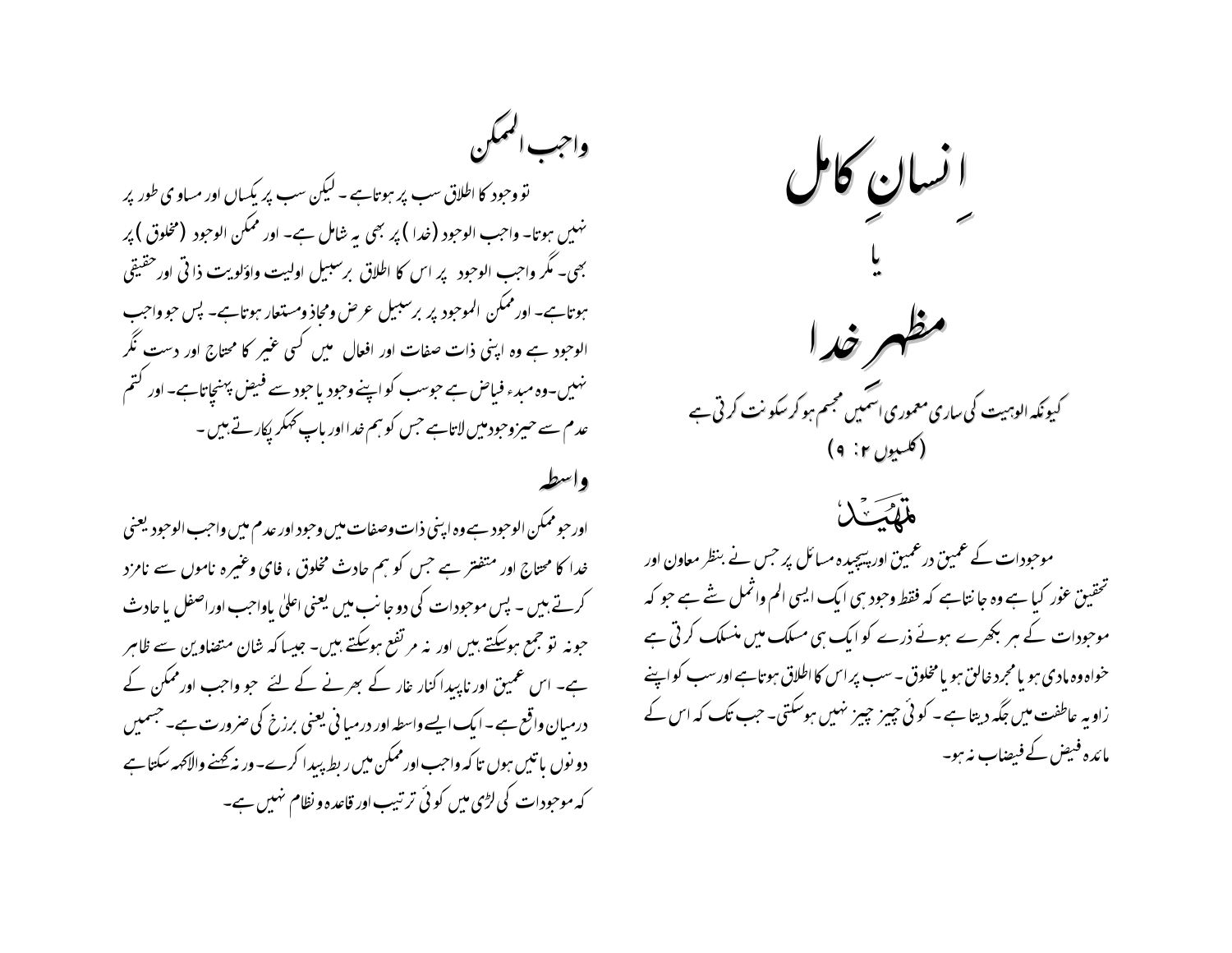الف -واسطہ العروض- کسی صفت کے ساتھ حقیقتہً ۖ وبالذات واسطہ سی متصف ہو۔ اور ذی واسطہ میں وہ صفت مطلقاً نہ ہو۔ مگر حیونکہ واسطہ اور دی واسطہ میں ایک طرح کا تعلق اور تلبس ہے۔اس بنا پر ذی واسطہ کی طرف بھی اس حقیقت کی نسبت کرسکتے ہیں مثلاً ریل گاڑی کے بیٹھنے والے حقیقت میں متحرک نہیں بىیں۔ بلکہ گاڑی متحرک ہے ۔ لیکن ایک خاص قسم کی مناسبت کے لحاظ سے ہم ریل گاڑی کے بیٹھنےوالوں کو بھی متحرک کہہ سکتے ہیں۔

ب- واسطه في الإثبات – كو ئي صفت ذي واسطه ميں موحبود ہو اور واسطہ ميں صلاموحود نہ ہو۔ بلکہ ذی واسطہ کے موصوف کردیتے ہیں۔سقیر محض ہو۔مثلاًر نگریز واسطہ ہے۔ لیکن صفت رنگینی ذی واسطہ یعنی کیپڑے میں یائی جاتی ہے ۔ اور خودر نگریز میں مطلق یہ صفت موحود نہیں ہو تی ہے۔ باں یہ ممکن ہے کہ وہ خود اپنے آپ کو کلایاً حمرٰاً رنگین کردے۔ مطلب یہ ہے۔ کہ حو صفت مستقل طور سے ذی واسطہ یعنی کیڑے میں موحود ہے۔ وہ بعینہ واسطہ یعنی نگریزمیں موحود نہیں ہے۔ اور اگر مستقل طور سے ایسی ہی صفت اس میں بھی یائی جائے تو اس کا شبوت مستقل دلیل سے ہوگا۔ کیپڑے کی اس کی مستلزم اور دلیل نہیں ہوسکتی ہے۔ ج- واسطه في الثبوت - وه صفت واسطه اور ذي واسطه دو نول ميں حقيقتهً موحود ہو لیکن واسطہ میں بطور علت اور ذی واسطہ میں بطور معلول ہو۔مثلاً ککھتے وقت قلم کی حر کت با تھ کی حرکت سے پیدا ہو تی ہے۔ پس باتھ حرکت میں واسطہ اور قلم

واسطہ ما بین الواحب وممکن کی نسبت عقائد اس مسئلہ کی نسبت کہ آیاواجب اور ممکن واسطہ کی صرورت ہے یا نہیں؟ تین فریق بیں-اور ہر ایک کے جداخیالات، بیں : ا ۔اول ہمہ واستی یاوحدۃ الوحبود کے معتقدین کے نزدیک واسطہ فیما بین الواحب وممکن کی مطلق صرورت نہیں۔ کیونکہ ان کے نزدیک دوئی ہے ہی نہیں۔ حب دو ئی نہیں توواسطہ نہیں کیونکہ واسطہ تو دو چیزوں کے درمیان ہوتاہے۔ان کا نو ترانه ہے کہ خود کوزه وخود کوزه گروخود گل کوزه-خودر ند صبوح کش خود بسرآن کوزه خریدار برآمد- بشکست ورواں شد ۲ – دوم وہ لوگ حوواسطہ تومانتے ہیں ۔ لیکن ان کاماننا نہ ماننے کے برابر ہے ۔ وہ کہتے بیں کہ عالم مظاہر ذات وصفات الہٰیٰ ہے۔ عالم ہمہہ مرات جمال ازليست-جو تعلق اور واسطه ظاہر كومظہر كےساتھ ہے وہى واسطہ واحب اور ممكن میں بھی ہے ۔ اوراس احمال کی تفصیل یہ ہے کہ ذات مخلوقات حبو کسی صفت مثلاً وحود ، علم ، قدرت وعنیرہ کے ساتھ موصوف ہو تی ہے۔ تو اس اتصاف میں ذات وصفات پاری (خدا) واسطہ ہے۔ اور مخلوقات اپنی صفات کے ساتھ ذی واسطہ بیں اوراس واسطہ کی تین صور تیں بیں۔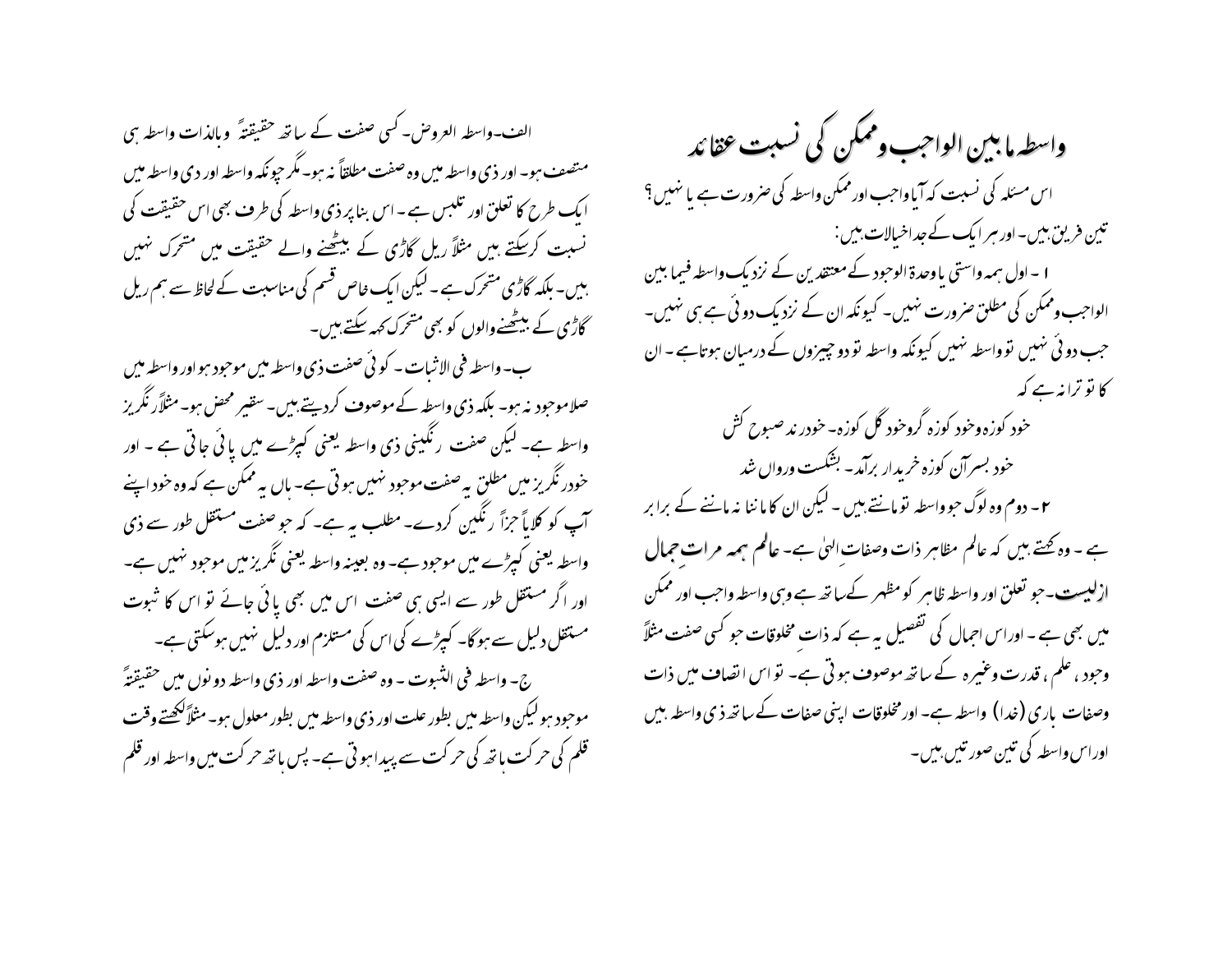عالم اپنے خالق کے وحبود پر دلالت کرتاہے۔ اس قسم کے واسطہ کو اصلاح میں مظہر ناقص کہتے ہیں ۔ اور یہ مفید مطلب ہنیں۔ کیونکہ مطلب لو یہ ہے کہ واجب اورامکان کے درمیان کوئی ایسا واسطہ ہوحبودو نوں کوملائے۔ نہ بہ کہ خالق کے وحبود کو ثابت کرے۔ کیونکہ ہم تواس کومان چکے ہیں۔ س ۔ دم وہ فریق ہے حبو واحب اور ممکن کے درمیان کے ایسے واسطہ کے قائل ہیں۔ حس میں وحوب اور امکان دو نوں صفتیں موحود ہوں تا کہ واحب اور ممکن میں ربط پیدا کرسکے ۔ اس واسطہ کو وہ اپنی اصطلاح میں انسان کامل، برزخ کېبرېٰ، اور مظهر جامع اور اتم <u>تحتے ب</u>يں چنانچہ مولانا جای عليہ الرحمتہ خصوص الحکم کی سٹرح میں یوں لکھتے ہیں کہ :-

لمه اعلمه ان شَيخ الكبير رصى الله تعالى عنه اور رحى كتاب الفكوك ان الإنسان الكامل الحقيقي حو برزخ ببين الرحبوب ولامكان والمراة الحامعته ببين صفات القدمه واحكامه وبين صفات الحدثان وحو واسطة ببين الحق والحق وبه ومن مرانة ايصل فنهيض الحق والمدد الذي حوسبب لقاء ماسمري الحق الى العالمه كله علو اور سفلاً والاله من حيت برفيبتهً التي يتقا ا ئراطرين لمه يقبل شئي من العالم المدرا العي الرحد في العدم المناسبة الارتباط ولمه يصلي البه انتهى كلامه –

ترحمه " پس حا نو که شسخ الکبیر " اکتاب الفلوک" میں لکھتے ہیں کہ حقیقی انسان کامل وہ ہے حبو وحبوب اورامکان میں برزخ ہو۔ اور صفات قدیمہ اور حاد ثہ کا آئینہ ہو۔ یہی حق اور خلق کے درمبان واسطہ ہے۔ اسی لئے اوراسی کے آئینہ سے خدا ذی واسطہ ہے حرکت دو نوں کےساتھ قائم ہے۔لیکن باتھ کی حرکت علت ہے۔ اور قلم کی حر کت معلول۔

وسائط ثلاثہ کی تستریح اور تفصیل سے آپ خود معلوم کرسکتے ہیں ۔ کہ خدا کا واسطه ہونا عالم کی ذات وصفات میں بمعنی فی العروض وفی الثبو ممکن نہیں۔ اس لئے کہ واسطہ العروض سے لازم آتاہے۔ کہ مخلوقات میں جتنی صفات بیں۔حقیقتہً خدا ہی کی صفات بیں۔ اور مخلوقات کی طرف ان کی نسبت محض محازی ہے۔ اس کے ماننے میں یہ قیاحت ہے۔ کہ مخلوقات میں اکثر صفات ذمیمہ واد صاف د نیہ ایسی بیں۔ حبی کی نسبت خدا کی ذات کی طرف کرنا سمراسمر کفر اور گستاخی ہے۔واسطہ فی الثبوت ہونا اس لئے علط ہے کہ اوّل تو اس میں وہی قیاحت یا ئی جا تی ہے جس کی تردید ابھی ہم کرچکے ہیں اور دوسری خرابی یہ لازم آتی ہے کہ معلول کا تحلف علت سے حومحال ہے ما ننا پڑے گا - اس کی نوشسح یوں ہے کہ صفات باری قدیم ہیں۔ پس اگر یہ صفات مخلوقات کی صفات کی علت بین تولازم ہے کہ مخلوقات کی صفات بھی قدیم ہوں۔ اور یہ مقلاً اور نقلاً باطل ہے پس واسطہ فی الاثبات میں کسی قدر گنجائش ہے۔ یعنی باری تعالیٰ اپنی قدرت اور ارادہ سے اپنی مخلوق کو حبو صفت جاہتاہے - عطا فرماتاہے - اورخود ان صفات سے مبرہ ومنزہ ہے۔ خدا کی صفات کو مخلوق کی صفات سے بجزمشار کت لفظی اور کو ٹی مناسبت مشابہت نہیں ہے۔اس صورت میں واسطہ کے یہ معنی ہوئے کہ جس طرح مصنوع اپنے صانع کے وجود پر اور مکتوب اپنے کا تب کے وجود پر دلالت کرتاہے ۔ بعینہ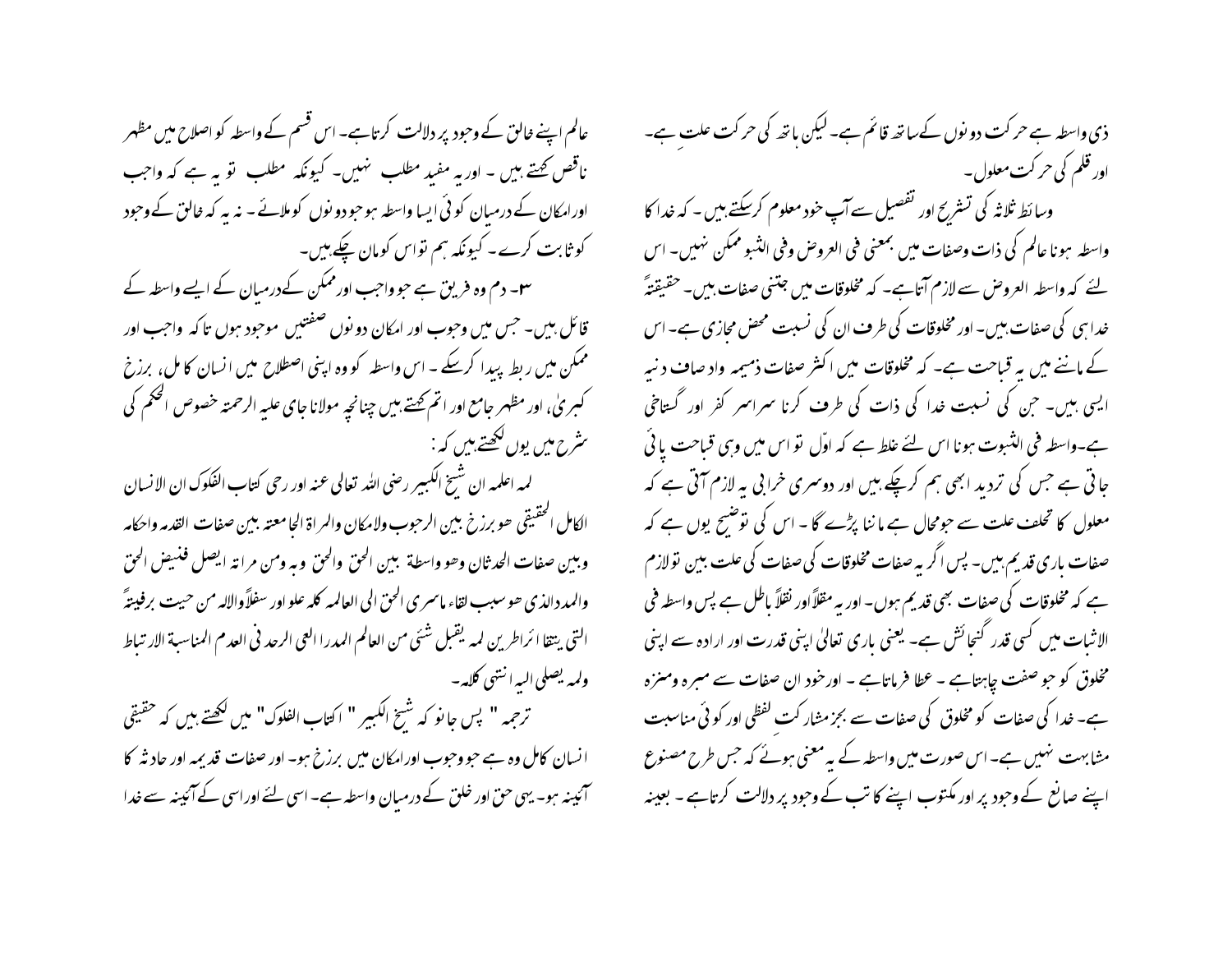یہ سچ اور مالکل سچ ہے کہ موالید ثلثہ میں بجز نوع انسان کے اور کسی میں مظہر جامع ہونے کی قابلیت اور استعداد نہیں یا ئی جاتی اور خود انسان کے افراد میں ہر ایک فرد جیسا کہ بعض اورجابل سمجھتے ہیں اس کامشحق ہوسکتا ہے۔ بلکہ صرف وہی اسکے قابل ہوسکتا ہے حبو کہ بنی نوع انسان میں کامل اور اٹھمل ہو۔ مثلاً آفتاب کی روشنی جتنی جییزیں اس کے مقابل اور رو برو ہوتی بیں ۔ ان سب پر جمکتی ہے۔ اور ہر ایک بقدر استعداد اور لطافت اس روشنی کو منعکس یعنی ظاہر کر تی ہے لیکن جس حیک دمک اور کمالیت کےساتھ حرم شفاف مثلاً آئیبنہ اس کومنعکس اورظاہر کرتا ہے۔ کوئی دوسمری چییز اس طرح ظاہر نہیں کرسکتی ہے۔ پس آفتاب کی روشنی کامظہر پاآئیبنہ حرم شفاف ہے۔ بعینہ اسی قانون کےموافن اگرچہ ہر فر دانسان میں اعلیٰ قدر مرا تب استعداد کسی نہ کسی صفت الهیٰہ کی دھندلی حبیک یا ٹی جاتی ہے لیکن سب اس کے مظہر نہیں ہوسکتے ہیں۔ بلکہ فقط وسی حو کہ کامل اور اٹھمل ہونیکے باوحود صرف انسان ہی نہ ہو۔ بلکہ واجب اور ممکن کا برزخ کسریٰ بھی ہو۔ جیسا کہ اوپر کے اقوال سے حبومسلمان اور مستند عالم وصوفی کے ہیں۔ ہم ثابت کرآئے ہیں۔ مسئلہ پر زخیت ایک ایسا صحیح اور یقینی مسئلہ ہے جس سے کوئی عقلمند شخص الکار نہیں کرسکتا ہے۔ زمانہ حاصر کے نیچرل سائنسدان عالموں نے صحیح تجرمات اور مشاہدات کی بناپر پنہ صرف اس مسئلہ کو درست تسلیم کیا ہے۔ بلکہ موحودات کے سر طبقے کو دوسمرے طبقہ کے ساتھ ریط دینے کے لئے لابدی مان کر ثابت بھی کیاہے۔مثلاً:

کا فیض تمام مخلوقات کو علوی با سفلی ہو پہنچتا ہے۔ اوریہی بجز ذات حق کے تمام مخلوقات کی بقا کا سبب ہے۔ اگر یہ برزخ حبووحبوب اورامکان کا مغائر نہیں ہے نہ ہوتا۔ نو د نیا کو خدا کی مدد حاصل نہ ہوتی۔ بہ سبب نہ ہونے مناسبت اور ار تباط کے (بهاں تک شیخ الکبیر کا کلام ختم ہوا)۔ مزید نوشسح کے لئے ہم ایک اور مستند فلاسفر اور صوفی عبدالکریم جیلانی کی مشہورآفاق کتاب الانسان الکامل کے حصہ ودیم سے جس کا اردو ترجمہ مولوی ظہیر احمد سہوا فی نے کیا ہے ایک اقتباس نقل کرتے ہیں۔وہ یہ ہے۔ پھر جاننا چاہیے کہ انسان کامل وہ ہے حوکہ اسماء ذاتیہ اور صفات الہیٰہ کا اصلی اورملک کے طور پر متقصناء ذا تی کے حکم سے مستحق ہو۔ کیونکہ وہ ان عمارات کے ساتھ اپنی حقیقت سے تعبیر کیا گیا ہے۔اور ان اشارات کے ساتھ اپنے لطیفہ کی اشارہ کیا گیاہے اس کے وجود میں سوائے انسان کامل کے کوئی مستند نہیں ۔ پس اس کی مثال حن کے لئے ایسی ہے جیسے ایک آئینہ کہ اس میں کوئی شخص اپنی

صورت بغیر اس آئینہ کے نہیں دیکھ سکتا ہے ۔ ور نہ بغیر اللہ کے اسم کے اپنے

نفس کی صورت دیکھنا اس کو عنیر ممکن ہے ۔ پس وہ اس کا آئینہ ہے اور انسان

کامل بھی حن کا آئینہ (مظہر) ہے۔ کیونکہ حن سبحانہ وتعالیٰ نے اپنے نفس پر یہ امر

واجب کرلیا ہے۔ کہ اپنے اسماء وصفات کو بغیرِ انسان کامل کے نہیں دکھاتا ہے"(حصہ دوم صفحہ ۵ • ۱ - ۲ • ۱ )۔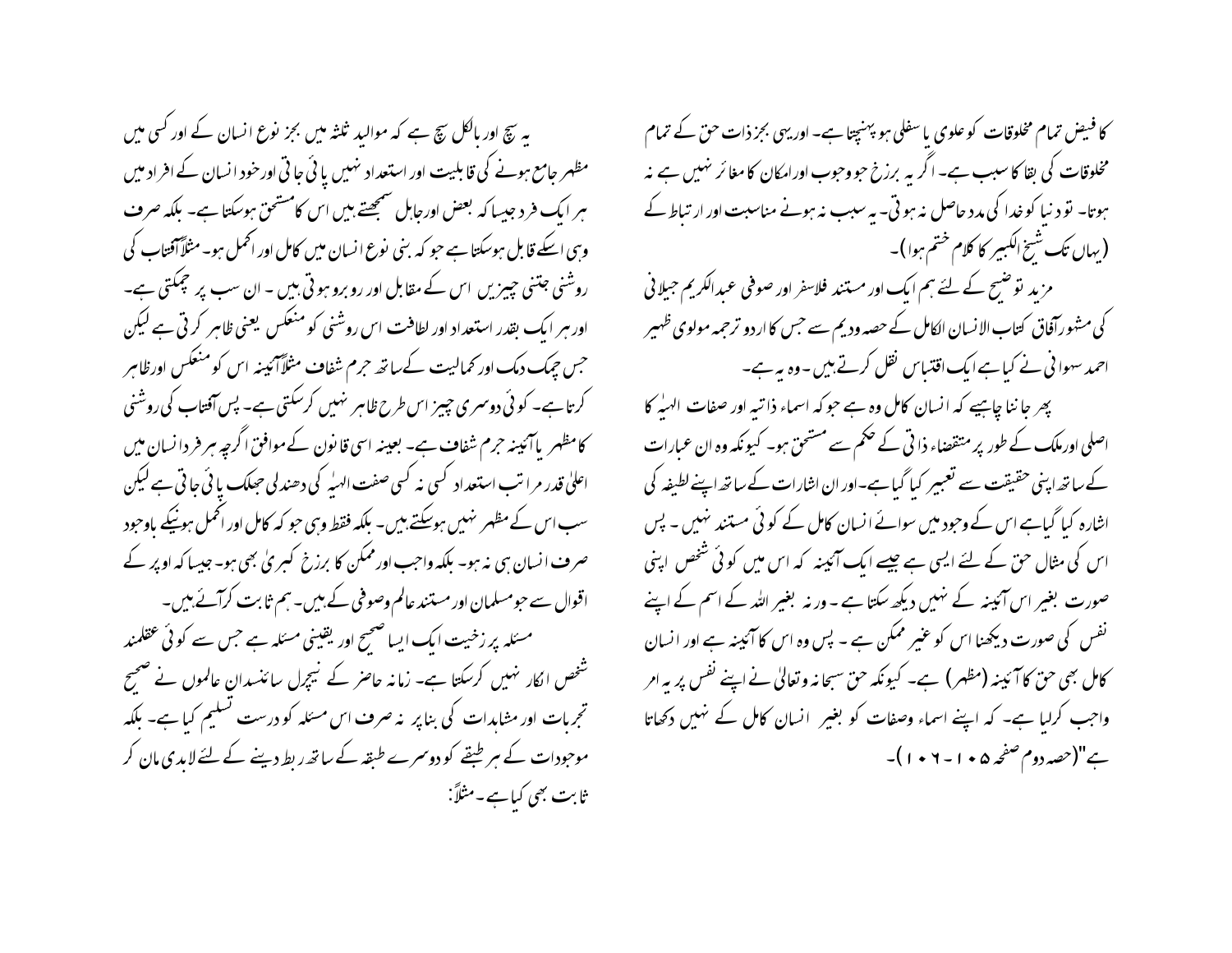مولود خوان واعظ کے منہ سے سن کر یہاں لکھ دیا- ہاں یہ بہت ہی ممکن اور قرین قباس ہے کہ ہمارے اس مصنمون کو پڑھ کران کی آنکھیں تھل جائیں۔ بہر حال ہم ایڈیٹر صاحب کو یہ بتلاتے ہیں کہ ہم بحوالہ سٹرح خصوصی الحکم جامی اورالانسان الکامل کے بیر ثابت کرچکے ہیں۔ کہ برزخ کسریٰ اورانسان کامل اور مظہر جامع ۔ صرف وہی شخص ہوسکتاہے جو کہ کامل غدا اور کامل انسان ہو۔ صفات قدیمہ الہیٰہ اور صفات ممکنہ انسانیہ کے ساتھ متصف ہوچنانچہ شیخ الکبیر نے صاف لکھاہے کہ " ھو البرزخ بین الرحوب والامکات" جس کا حوالہ ہم دے چکے ہیں۔اور عبدالکریم جیلانی نے توصاف صاف لکھاہے کہ " اسماء ذاتیہ اور صفات الهبله کا اصلی اورملک کے طور پرمقتضاء ذا تی کے حکم سے مشحق ہو"۔ اب ہم ایڈیٹر صاحب اوران حصرات سے حوانھھنرت کو انسان کامل کی صورت میں پیش کرتے ہیں اور پوچھتے ہیں بیں کہ کیاآنحصرت میں آپ الوہیت ثابت كرسكتے بين ؟ آنحصرت نے نوڭھلے الفاظ ميں فرمایا ہے كہ أَنَا بَشَرٌ مَّنْلُكُمْ یعنی میں تہاری طرح انسان ہوں"(سورہ الکھف آیت • ۱۱)۔ پس حو شخص ہماری طرح انسان ہے۔وہ کسی صورت میں بھی برزخ نہیں ہوسکتاہے۔ ہم حددا ئی اور ایڈیٹر صاحب کے اس زعم ماطل کی پردہ دزی کے لئے ایک فیصلہ کن معیار پیش کرتے ہیں ۔ حس پرر کھ کرہم کامل اور ناقص کھرے اور تحصوتے میں فی الفور اور امتیاز اور دودھ کا دودھ اور یا نی کا یا نی کرسکتے ہیں۔ اور لطف نو پہ ہے کہ وہ معیار بھی ہمارا نہیں بلکہ مسلمانوں ہی کا ہے۔اور ساتھ ہی ہم قدوا ئی

طبقہ حمادات و نباتات کا برزخ مولگا یعنی مرحبان ہے۔اس لئے کہ مرحان میں دو نوں طبقوں کی صفات یا ئی َ جا تی بیں۔ یعنی وہ حمادی بھی ہے اور نبا تی بھی۔ طبقہ نباتات وحیوانات کا برزخ ایک قسم کا پودا ہے۔ جس کا نام انگریزی زبان میں سنڈیو(Sundeu) ہے۔ اس میں نباتا تی اور حیوانا تی صفات ہو بہوموحود ہیں۔ بظاہر یہ ایک خوشنما جمکیلا پودا ہے۔لیکن یہ کیڑے مکوڑوں کواس خوبصور ٹی کے ساتھ شکار کرکے ہضم کرتا ہے۔ جس کو یہ دیکھ کر عقل حیران رہ حائی ہے۔

حیوان مطلق اور حیوان ناالحق (انسا) کا برزخ جد بندر ہے جس میں دو نوں صفات موحود بیں۔ پس جبکہ موحودات کے ہر طبقہ کے سلسلے کا ملانے والا موحود ہے۔ تو کیاطبقہ ناسوت اور لاہوت کا برزخ نہ ہوگا صرور ہے ۔جیسا کہ ابھی ہم بخو پی ثابت کرچکے ہیں۔

ایڈیٹر اشاعت اسلام برزخ اور کبریٰ اب اس کا فیصلہ کرنا یاقی ہے ۔ کہ یہ انسان کامل برزخ کبریٰ اور مظہر جامع کون ہے ایڈیٹر ِ اشاعت اسلام لاہور - اشاعت اسلام یابت ماہ اگست 9 ا 9 ا ء کے پرچہ کے نسخہ ۳۴۴ کی آخری سطر میں لکھتے بیں کہ حصرت محمد حو برزخ کامل ہستی جامع اور عالم کون کی آمخری معراج ہے"۔ ناظرین کو ہہ یقین کرلینا چاہیے کہ ایڈیٹر صاحب نہ تو برزخ کامل ، ہستی

جامع " کی تعریف سے واقف بیں۔ اور نہ اس فلسفیانہ بحث کے آشنا ہیں۔ کسی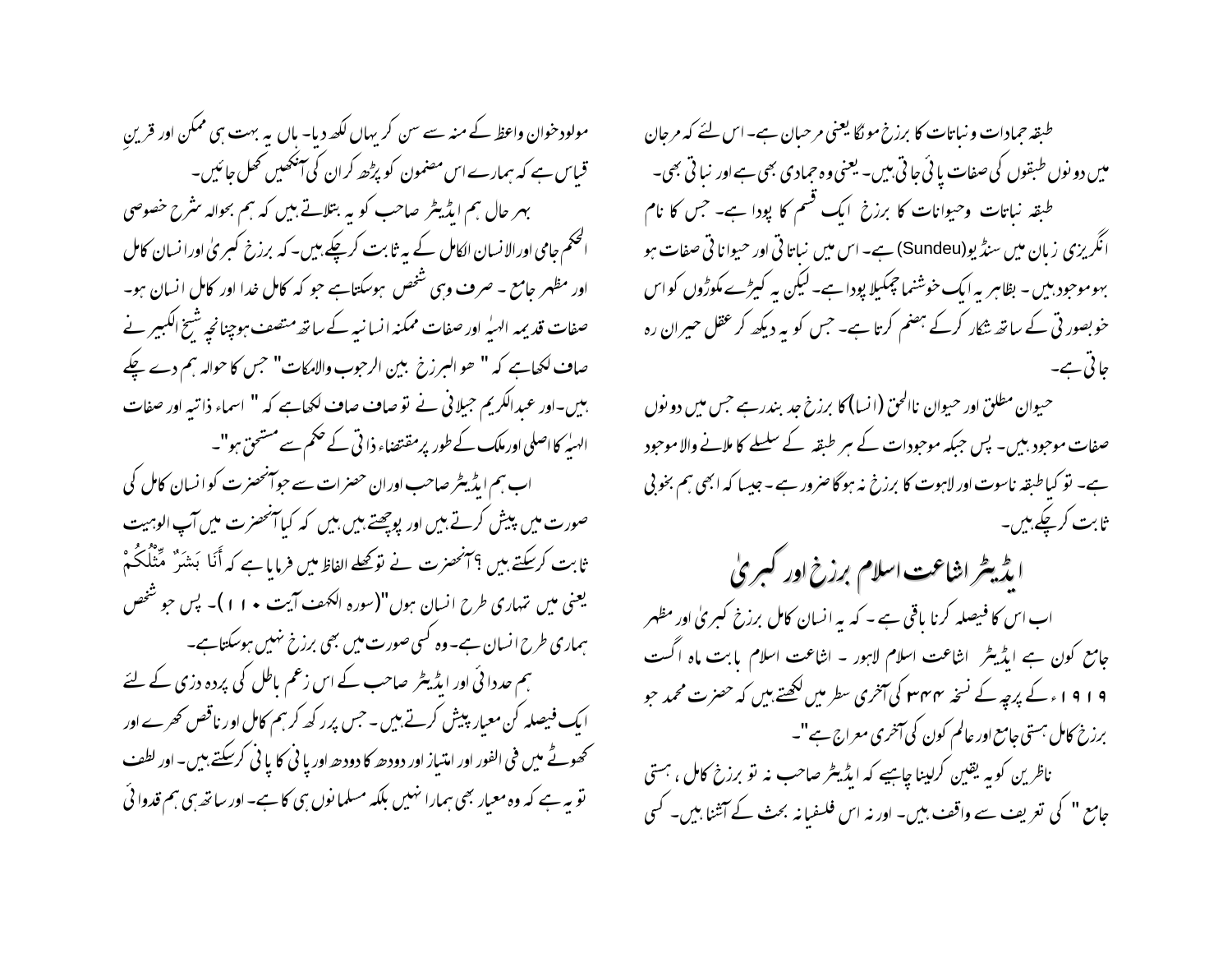میں انسب اور اٹھمل طور پر موحبود بیں یہ صرف ہمارا دعوے ہی دعوے نہیں ہے۔ بلکہ انجیل مقدس کی حقیقی بنیاد اور مقصد اعلیٰ ہے پس سنیَہے۔ ۱ - میں اور باپ ایک بیں "( یوحنا • ۱ : • ۳)۔ ۲- " میرا یقین کرو کہ میں باپ میں ہوں اور باپ مجھ میں ہے"(یوحنا ۴ ا :  $-(1)$ س -" ابتدامیں کلام تھااور کلام خدا کے ساتھ تھا -اور کلام خدا تھا( یوحنا ۱ : ۱ ) – یں۔وہ خدا کی اندیکھی صورت اور تمام مخلوقات سے پہلے مولود ہے"( کلسیوں ۱ : ۵۱)-۵- کیونکہ الوہیت کی ساری معموری اس میں مجسم ہو کر سکو نت کر تی ہے( کلسیوں  $-(9: r)$ کیاایڈیٹر صاحب بھی قرآن <sup>م</sup>ثر یف سے کم از *کم* ایک آیت اس قسم کی آنھنرت کی بابت پیش کرسکتے ہیں ۔ *جس سے* ان کی برزخیت اور مظہریت با كامليت ثابت ببو؟؟؟ اب آئیے کہ ہم اس کا بھی فیصلہ کریں۔ کہ سیدنا مسح نے ان نشانات <u>ثلثے کا حن کا ذکر ابھی ہم نے بطور معیار کے کیا ہے</u>۔ دعویٰ کیا ہے یا نہیں ؟ کیا ہے۔ اور محصلے الفاظ میں کیا ہے۔ چنانچہ ہم نمبر دار ہر ایک نشاۃ کےمقابل میں ربنا المسح كادعوىٰ لكھتے،بين سنئے :-ا - نشاة روحيه "راه، حقّ اور زندگي مين ہوں "( يوحنا ١٢ ) + ) -

صاحب اور ایڈیٹر صاحب کو چیلنج دیتے ہیں ۔ کہ وہ اس معیار کے مطابق آنحصرت کو ازروئے قرآن سٹریف میں انسان کامل برزخ کسریٰ اور مظہر جامع ثابت کریں۔ " وہ معیار بہ ہے جیسا کہ علامئہ جامی سٹرح فصنوص الحکم میں لکھتے ہیں ۔ " فان له ثلث نشاة نشاة الروصه نشاة عنصرية ونشاة مرائيته يعني السان كامل ميں تين نشاتين بين - اوّل نشاة روحا في - دوم نشاة عنصري ، سوم نشاة مرا قي -کیا ایڈیٹر صاحب یا قددانی صاحب یا کوئی اور صاحب یہ ثابت کرسکتے بیں۔ کہ آنحصرت نے ان میں سے بجز نشاۃ عنصری کے کسی اور نشاۃ کا بھی دعویٰ کیاہے؟ نہیں اور مطلق نہیں۔ پس ہم نہیں سمجھ سکتے ہیں۔ کہ کس طرح یہ دعویٰ کیاجاتاہے کہ حصرت محمد " برزخ جامع اور بهتي كامل باانسان كامل " بين-برعکس اس کے ہم ڈنکے کی حپوٹ پر اور للکار کر بہ بھتے اور بہ ثابت کرتے بیں کہ صرف ربنا المسیح – انسان کائل – بررخ کسریٰ اور مظہر جامع ہیں۔ اور بس – ا نسان کامل میں وحبوب امکان کا ہو ناصر وری ہے ہم حتمی اور قطعی دلائل سے یہ ثابت کرچکے بیں کہ واحب اور ممکن کے درمیان حو واسطہ ہے۔ اسی واسطہ کو انسان کامل کھتی بیں۔ اور انسان کامل میں وحبوب اور امکان کا ہونالازمی امر ہے۔ یعنی انسان بھی ہواور خدا بھی۔ اور حبو خدا بھی ہے اور انسان بھی۔ وہی برزخ کسریٰ اور مظہر جامع ہے۔ یہ سب پاتیں ربنا المسیح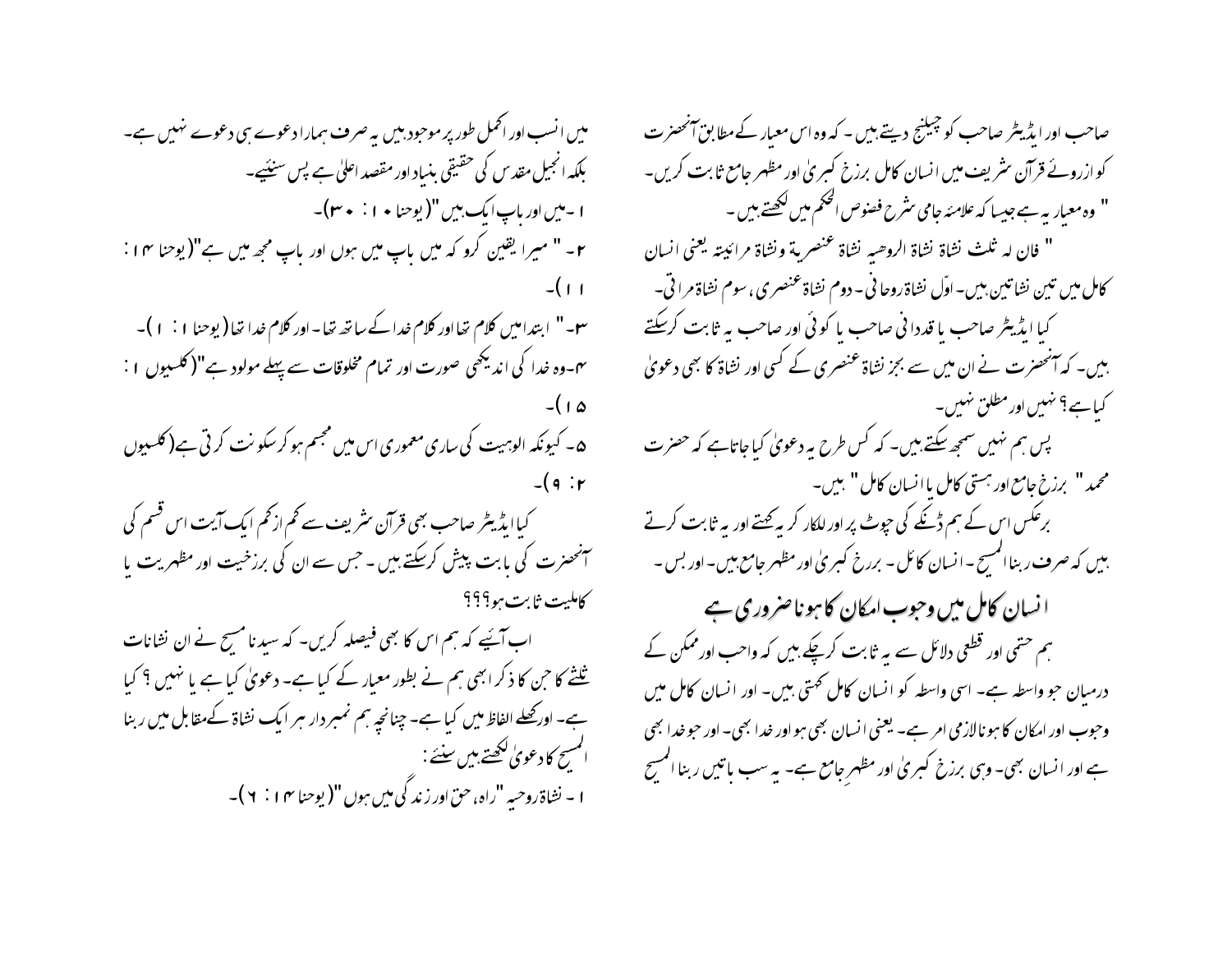ممکن ہے کہ کوئی بے خبر شخص حواس فن سٹریف سے محض ناواقف ہو یا کو ئی لاا پالی قادیا فی یا کو ئی اوران کا سائی ہمارے اس دعویٰ پر کہ خدا کاوحود بغیر مظہر جامع کے کماحقہ ثابت نہیں ہوسکتاہے۔ اعتراض کرے۔ اس لئے ہم بطور دخل مقدراسکے دلائل بھی بد یہ ناظرین کرتے ہیں۔ ممجھ کو یقین ہے کہ دنیا میں کوئی بھی ایسا شخص نہ ہوگا۔ جس نے آنکھ رکھتے ہوئے روشنی نہ دیکھی ہو یا کان رکھتے ہوئے آواز نہ سنی ہو یاناک رکھتے ہوئے بوُ نە سونځھي ہو۔ روشنی کیاہے؟ایتھر یعنی اینٹر کے تموج اور جنبش کا نام ہے۔اگرایتھر کے لطیف ذرات ہمارے درمیان حائل نہ ہوں۔ توروشنی کوئی چیز نہ ہوگی۔ پس روشنی کےوحبود کا انحصار ایتھر پر ہے حیونکہ ایتھرسی اس کامظہر ہے اس لئے اس کی ہستی سےوہ ہست اور اس کی نیستی سےوہ بیست ہو ئی ۔ اسی طرح اگر ہوا ہمارے درمیان موجود پنہ ہو تو آواز اور بوُ بھی موجود پنہ ہو گی۔ کیونکہ ان کامظہر ہواہے۔ پس اس کی ہستی سے وہ ہست اور اس کے فقدان سے وہ مفقود ہو گی۔ مظہر خدا پر قرآن کی شہادت پس اگر ہم فطرت کے اس قانون سے یہ نتیجہ کالیں کہ خدا کا وحود بھی بغیر مظہر کے ثابت نہیں ہوسکتا ہے۔ تو ہم حق بجانب ہوگگے۔ اور ہمارا بہ نتیجہ بالکل صحیح اور درست ہوگا اور بالفر حس محال اگر ثابت بھی ہوجائے۔ نو اس صورت

قرآن سٹریف نے بھی ربنا المسح کی نشاۃ روحیہ کا اقرار کیا ہے " وکلمة القا ھاالیٰ مريمه وروح منه"۔ ٢- نشاة عنصر به " لوگ ابن آدم كوكيائحتے بين "(يوحنا ١٣ ] . ٢ )-سو۔ نشاۃ مرایسّۂ حس نے مجھے دیکھا۔اس نے باپ کودیکھا"(یوحنا ۱۴ : ۹ )۔ یعنی ربنا المسح خدا کا آئینہ اور مظہر بیں جس طرح کہ آئینہ میں کسی کی صورت ظاہر ہو تی ہے اسی طرح مسح میں خداظاہر ہوتاہے۔ جس طرح کے مثال ذی مثال کی مظہر وموحوب وصوح ہو تی ہے۔ بعینہ مظہر ذی مظہر کے کمالات وصفات کا آئینہ اورموجب وصوح ہوتاہے۔ جس کے دیکھنے سے غدامعہ اپنی صفات حمالی وجلالی وتمام محاسن کے دکھائی دیتاہے جس کی تجلی اور دیدار سے تمام شکو ک وشہات کے حس وخاشاک بھسم ہو کر انسان حق اور یقین کے درجہ تک پہنچ حاتات بے۔ یہ ہے مظہر جامع کی تعریف حس سے ایڈیٹر صاحب محض ناواقف معلوم ہوتے ہیں۔ پس ربنا المسح کی مظہریت، برزعیت اور کاملیت سے الکار کرنا خدا کے وحود سے الکار کرنے کے برابر ہے۔ کیونکہ خدا کا وحود بغیر مظہر جامع کے کماحقہ ثابت نہیں ہوسکتا ہے۔ اورمظہر جامع اور برزخ کسر ملی۔ بجزر بنا المسح کے اور کو ٹی نهبیں ہوسکتا۔ لہذا مسیح کا انکار کرنا غدا کا انکار کرنا ہے۔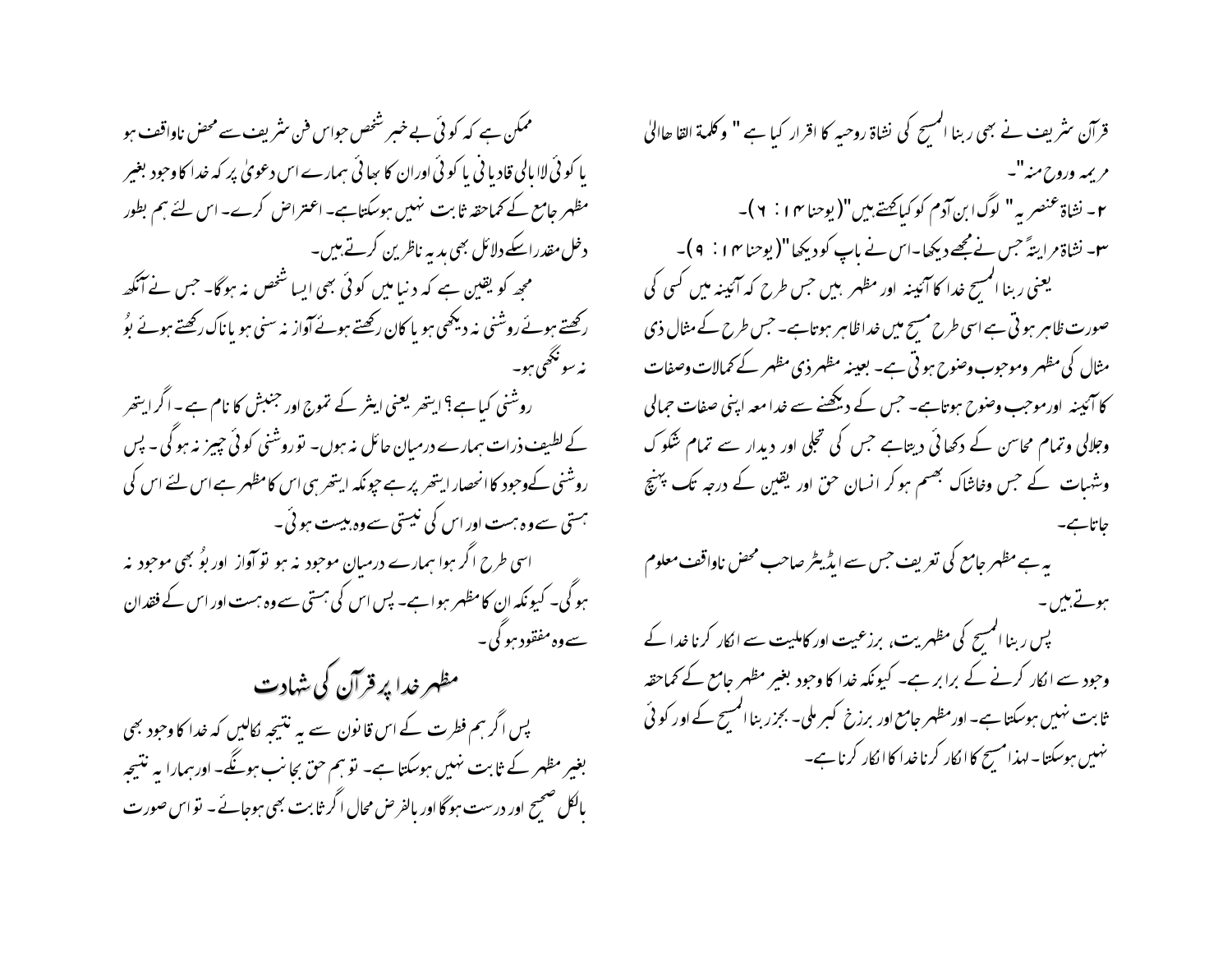میں غدا کاوحود اس بتی کی طرح ہوگا۔ جس پر کوئی شیشے کا خول نہ ہواور حیراغ سحری کی طرح ٹمٹما ئی ہو۔ قرآن سٹریف نے غدا کے لئے مظہر کی صرورت کوایک ایسی بے مثل مثال سے ثابت کیا ہے۔ جس کو ہم یہاں نقل کئے بغیر رہ نہیں سکتے ہیں

اللَّهُ نُورُ السَّمَاوَاتِ وَالْأَرْضِ مَثَلُ نُورِهِ كَمِشْكَاةٍ فِيهَا مصْبَاحٌ الْمصْبَاحُ في زُجَاجَة الزُّجَاجَةُ كَأَنَّهَا كَوْكَبٌ دُرِّيٌّ يُوقَدُ مِن شَجَرَة مُّبَارَكَة زَيْتُونة لَّا شَرْقيَّة وَلَا غَرْبيَّة يَكَادُ زَيْتُهَا يُضىءُ وَلَوْ لَمْ تَمْسَسْهُ نَارٌ نُّورٌ عَلَى نُورٍ يَهْدي اللَّهُ لنُورِه مَن يَشَاء وَيَضْرِبُ اللَّهُ الْأَمْثَالَ للنَّاسِ وَاللَّهُ بكُلِّ شَيْءٍ عَليمٌ.

ترحمہ:" اللہ زمین وآسمان کا نور ہے۔مثل نور اس کے جیسی ایک طاق حبس میں حیراع ہواور حیراع شیشہ میں دھرا ہو۔ اور شیشہ حیمکتا ہوا تارے کی طرح ہو مبارک زیتون کا تیل اس میں جلتا ہو۔ جو نہ سثر قی اور نہ عربی۔ قریب سے ایکا تیل بغیر آگ کے سلگ اٹھے۔ نور پر نور۔اللہ حس کو چاہتا ہے اپنے نور کی طرف بدایت کرتاہے - خدا لو گوں کے سامنے مثال پیش کرتاہے۔ اور سب کحچھ جا نتاہے۔(سورۃ نورايت ۴۵ س

آپ اپنے گھر میں بیٹھے بیٹھے اس کا تجربہ کرسکتے ہیں۔جس وقت آپ اپنے لیمپ کوروشْن کریں- اس پر چمنی نہ رکھے تب تک آپ دیکھینگے کہ روشنی کیسی دھیمی اور بڑی طرح سے جلتی ہے۔لیکن جس وقت آپ اس پر چمنی رکھینگے "۔ تو فنی

فی الفور روشنی دیں گنی سے بھی زیادہ تیبز اور یاقاعدہ ہوجا ئیگی۔ یہی تعلق ہے خدا کو خدا کے مظہر کے ساتھ۔مظہر جس قدر کامل جامع اور پاک صاف ہوگا۔ خدااسی قدر آب وتاب کے ساتھ ظاہر ہو گا۔ قرآن سٹریف کی آیت مذکور میں نور خدا کی ذات سے مراد ہے۔ اور نہ جاجہ یعنی شیشہ کے خول سے اس کامظہر مراد ہے۔ اب دیکھنا ہہ ہے ۔ کہ خدا کوآنحصرت نے کس صورت پر ظاہر کیااور ربنا المسح نے کس صورت میں ؟ ۔<br>قطع نظر اس تاریخی حقیقت سے کہ آنحصرت نے ال*ہ*یات کی نسبت حو تحچھ بھی سیکھا۔ وہ یہودیوں اور عیسا یئوں کے مدرسہ میں بیٹھ کرسیکھا۔ توبھی آنحصرت نے خدا کو حس صورت میں ہمارے سامنے پیش کیاہے۔ اگرہم اس کا حلبہ بیان گرناچاہیں توان الفاظ**می**ں بیان کرسکتے ہیں :

ابل اسلام کا خدا

خداواحد مطلق ہے جس کاوحبود ازروئے عقل محال ہے۔وہ عرش معلیٰ کے تخت پر جلوس فرماہے۔ جہاں سے فرمان نافذ کرتاہے ۔ اور اپنے اومرا اور نواہی کو بزور شمشیر منواتاہے۔ وہ قہار ہے ۔ جس کے قہر وعضب سے اس کی رحمت اور شفقت کوسول دور را گتی بیں۔وہ انتقام لینے میں اس قدر سخت اور سنگین ہے۔ کہ اس نے کل انسانوں کو بغیر کسی استشنا کے ایک بار جہنم میں داخل کرنے کواپنی ذات پر فر ص ٹھہرا یا ہے۔ خود اسی نے د نیا کے ادیان میں ارادۃً اختلاف ڈال دیا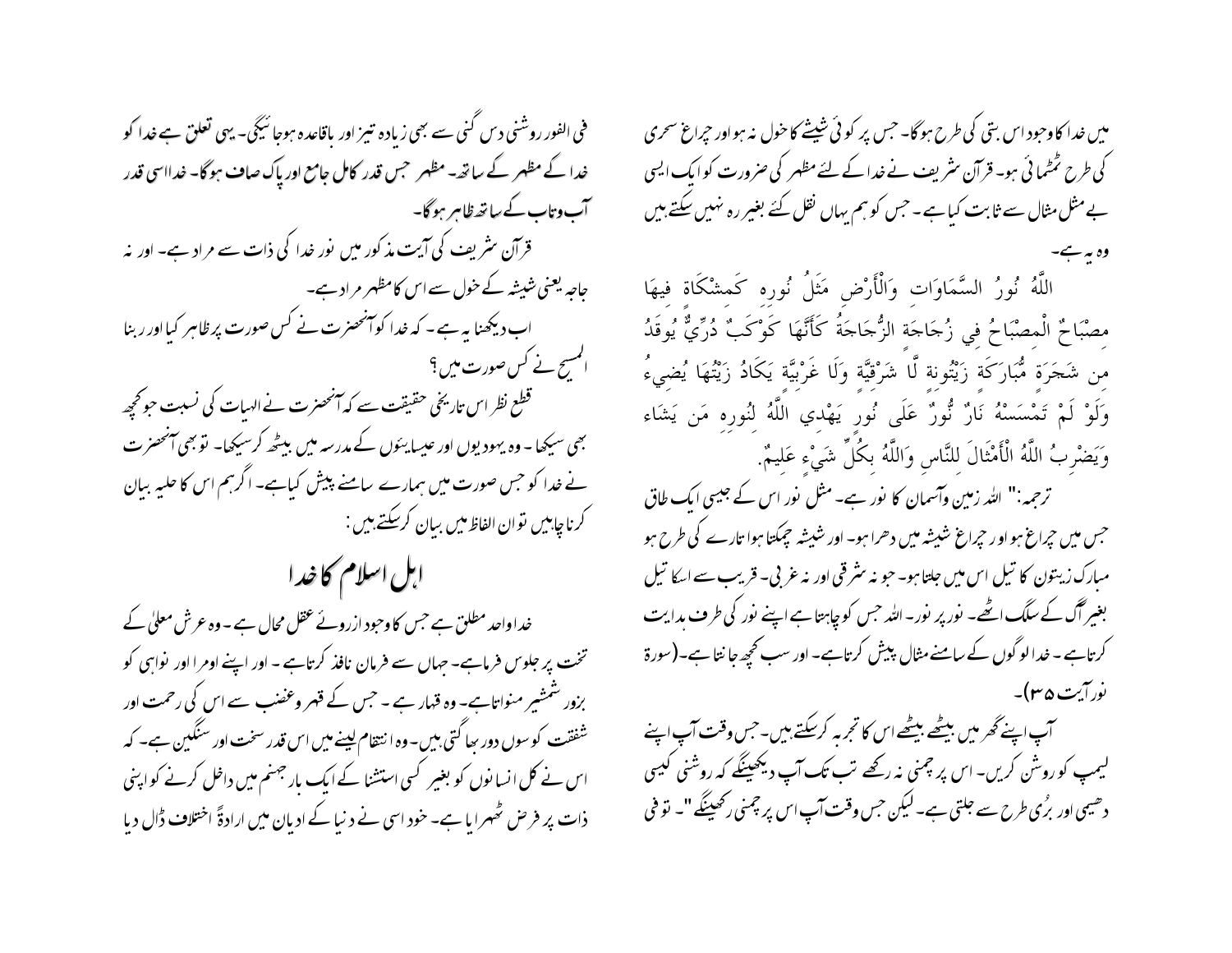کرتاہے۔ وہ انسان کو اس کے روحا فی رنج والم ، مصیب و نکلیف میں نہ صرف تسلی واطمینان دیتاہے۔ بلکہ خود حصہ لے کر انسان کے اندر ایک نئی زند گی کی روح پھونکتاہے۔ وہ انسا فی لیاس میں آکر ہمارے ساتھ رشتہ اتحاد قائم کرتاہے۔ وہ عالم بالا سے انسان کے پاس بطور پارومدد گار کے آتاہے۔ اورانسان کو سثر ف اور عزت عطا کرکے عالم بالا تک پہنچاتاہے۔ وہ گنہگار پر ناراص نو ہوتاہے لیکن اس کا عضہ اس کی شفقت اور رحمت کو ٹھنڈا نہیں کرسکتا ہے۔ وہ ہر جگہ حاصر و ناصر ہے۔ زمین آسمان اور کل کائنات اس کا تخت ہے۔ وہ ہماری ساری حاجتوں کو پورا کرتاہے۔ وہ ان کو حوعم ورنج اور د کھ اور درد کے ساری بوجھ سے دبے ہوئے ہیں۔ اپنے پاس بلاتاہے۔وہ تھوئے ہوؤں کو ڈھونڈ تاہے ۔وہ مسح کی صورت میں ہمارے پاس آکر بیماروں، لنگڑوں، لولوں، کوڑھیوں اوراندھوں کو شفا دیتاہے - مردوں کو زندہ کرتاہے بھو کوں کو کھا ناکھلاتاہے۔

اس کے قانون اٹل بیں۔ اس کے قانون کا ایک لفظ اورایک شوشہ بھی نہیں بدل سکتا۔وہ ا نسان کوروحا فی آزادی دے کر اس کے قویٰ کوظاہر اورمنکشف کرتاہے۔وہ اپنے فرز ندوں کوآسمان کی بادشاہت میں داخل کرتاہے۔حہاں روحا ٹی سرور اور شادما نی حاصل ہو تی ہے۔

اس کی وجہ ہم ایک مثال کے ذریعہ سے بتلاتے ہیں وہ بہ ہے کہ : ایک شاہزادہ تھا جواپنا باز باتھ پر بٹھا کر شکار کوروا نہ ہوا۔ باز شہزادے کے باتھ سے اڑ کر ایک بڑھیا عورت کی دیوار پر جا بیٹھا- بڑھیا گھر میں گوشت ہے۔ تاکہ سب کو جہنم کا ایندھن بنائے ۔ وہ اپنے بندوں کی روحانی ہلاکت مصائب وٹکالیف سے اگرچہ خوش نہیں ہوتا تاہم اس کی پرواہ بھی نہیں کرتاہے۔ خود اس کوانسان سے کسی قسم کی ہمددی نہیں۔اس کواپنے قانون اور سخن کا پاس اور لحاظ نہیں۔ جب چاہتا ہے ۔ منسوخ کرتاہے۔ یا بھلادیتا ہے۔ پھر اس کے برابر بااس سے بڑھ کراور قانون احرا کرتاہے۔اس طرح گاہے ترمیم کرتاہے۔اور گاہے

مسيحيون كاخدا اس کے بالمقابل ر بنا المسح نے خدا کو جس صورت میں ہم پر ظاہر كىاہے-اس كاغا كہ يہ ہے: خدا واحد ومطلق نہیں جس کا وحبود ازروئے عقل ثابت نہ ہوسکے بلکہ اس میں تین اقا نیم بیں۔ حبوباپ بیٹے اور روح القدس کے ناموں سے یکارے جاتے ہیں۔ لیکن تین خدا نہیں۔ بلکہ ایک ہی خدا ہے۔ وہ صاحب اقتدار اور بڑی طاقت والا ہے۔ وہ بالکل مقدس مبارک ، عادل ، اوررحم الراحمین ہے۔ وہ بد ترین انسان کا رہسر مدد گار ہے۔ محافظ اور مر بی ہے۔ اس بزرگ اور برتر قادر مطلق خدا کو انسان کےساتھ پوری اور یقینی ہمدردی ہے۔وہ ہر گزیہ نہیں چاہتاہے کہ کسی انسان کی روح ہلاک ہو۔ بلکہ یہ چاہتاہے کہ سب کے سب ایمان لاکر حیات ابدی وسمرورمدی میں داخل ہوں خدا کا مل محبت ہے وہ گنہگار سے گنہگارانسان کو جس کا نامہ اعمال بالکل سیاہ ہوجکا ہے پیار کرتاہے۔ وہ انسان کے ساتھ باپ اوربیٹے کا رشتہ قائم